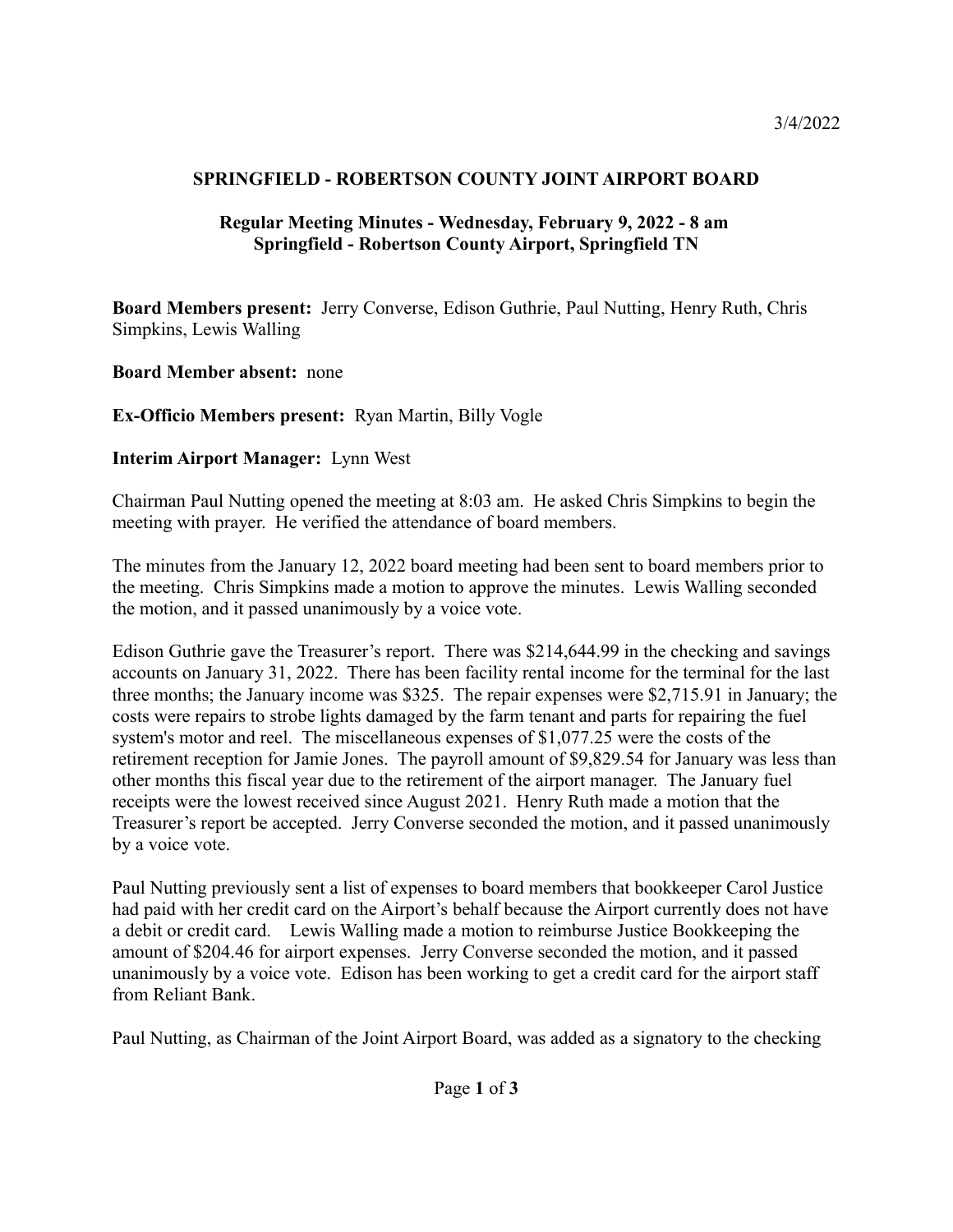account, the money market account, and the safe deposit box at Reliant Bank. Henry Ruth was removed from the two accounts, and Chris Simpkins was removed from access to the safe deposit box.

A report was made on progress in developing a lease agreement for the proposed new public/private partnership hangar project and in preparing a request for proposal (RFP) document for the project as well. County Attorney Clyde Richert, Springfield City Manager Ryan Martin, Jamie Jones, and Paul Nutting met in January to discuss securing hangar leases specifically from other airport boards. They are still trying to find airports in Tennessee that have leases with airport boards to serve as models for the lease we are attempting to develop for our project. Most of the examples of identified leases are from airports with airport authorities rather than airport boards. On the recommendation of the Airport Manager from another regional airport, Paul Nutting will contact the airport manager in Cleveland, Tennessee, to learn about their public/private partnership hangar lease. County Mayor Billy Vogle will also contact the Bradley County Mayor to ask about their airport's lease. Paul Nutting has received some examples of request for proposal documents previously prepared by the City of Springfield for other projects.

Paul Nutting has emailed all resumes received for the open airport manager position to the board members. Seven resumes have been received and he reported he was hoping to receive ten to twelve. The board discussed the possible interview process. A special board meeting for review of airport manager candidates will be held on Wednesday, March 2 at 8 am at the terminal building. The top candidates will be contacted before the regular board meeting on Wednesday, March 9 about their availability for interviews.

There will be a meeting of the Joint Airport Board's Finance Committee on Friday, February 11 to begin preparing the fiscal year 2022-2023 budget. The Robertson County Commission's Budget Committee wants the Airport's proposed budget submitted for their review by March 10. Additional Finance Committee meetings will be held if necessary. The budget will be submitted to the full Joint Airport Board for discussion and possible approval at either the March 2 special meeting or the March 9 regular meeting.

The Joint Airport Board's Purchasing Committee has produced a first draft of the Purchasing Policies and Procedures manual which has been sent to the board. The City of Springfield Purchasing Policies and Procedures were used as a model in preparing the draft. The board discussed how purchase orders might be implemented; there could be a minimum purchase size before a purchase order is required. Paul would like the Purchasing Policies and Procedures to be adopted and implemented by the start of the next fiscal year.

TDOT notified the Joint Airport Board that they accepting nominations for annual awards for airports and airport managers. After consulting with former Airport Manager Jamie Jones, at his request, the Board will decline to submit nominations this year.